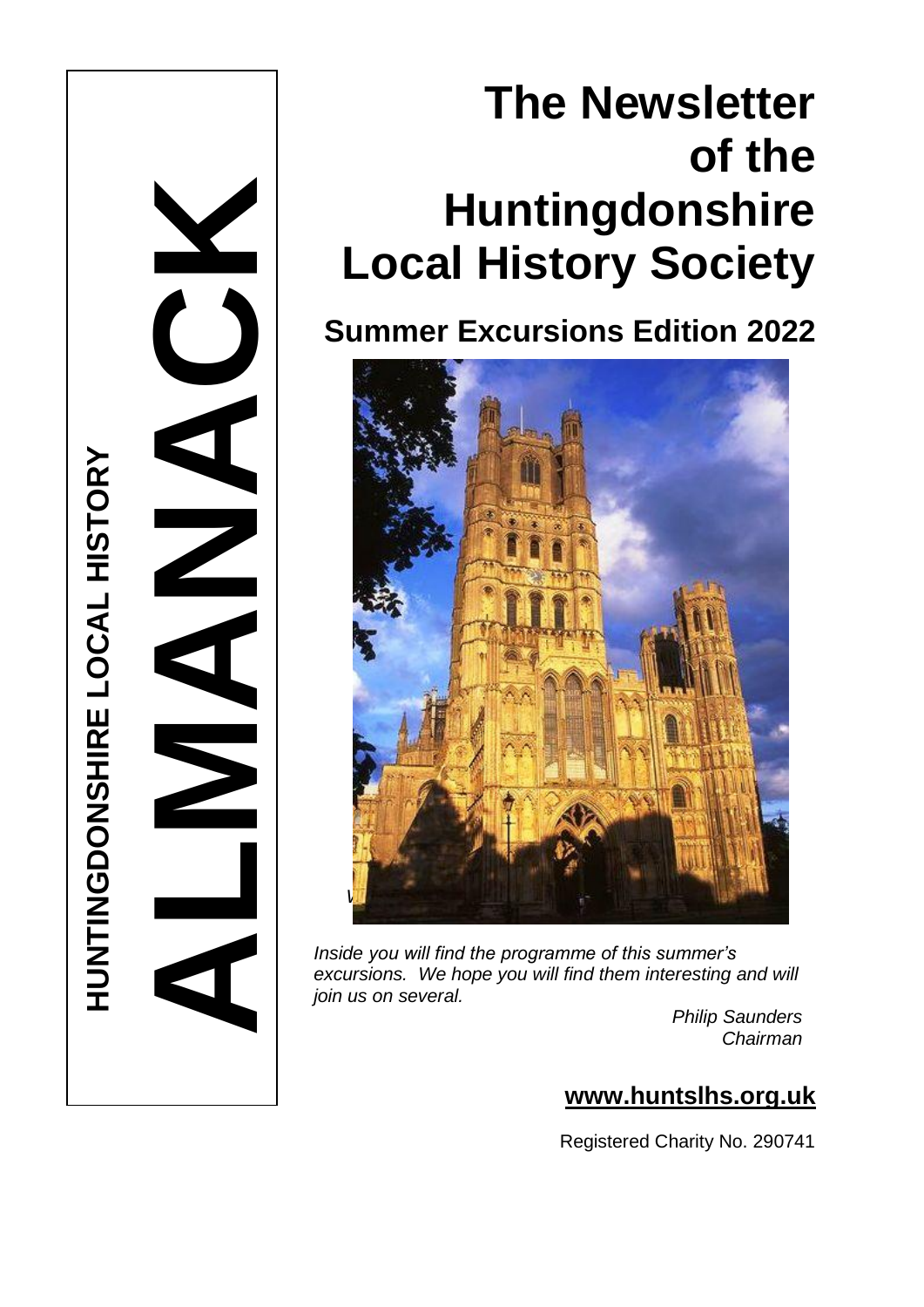## **An evening visit to Buckden Towers, Wednesday 29th June**

For 600 years Buckden provided a palace for the Bishops of Lincoln, more central than Lincoln to the enormous diocese that stretched from the Humber to the Thames and more convenient for the many needs of state and church that generally went with being its bishop. The Towers,

occupied since the 1950s by the Claretian Missionary Brothers, contains the Great Tower built in brick by Bishop Rotherham in 1470 and several subsidiary buildings. The guided tour of the site by one of the Friends will include a look inside several buildings (depending on other bookings – this is now a study centre), the restored Knot Garden, and finish with tea/coffee and cakes.

**Meet in Claret Centre car park off High St. (north end of castellated wall) at 7.00 p.m.** 

**Cost: £8.50 (proceeds to the Towers' Friends) Book by Wednesday 15th June (***please note early deadline date***)**



### **Afternoon, Thursday 14th July St Kyneburgha's church, Castor & nearby Roman Remains**

This is a massive Norman church with fabulous decoration, that the building alone with its unique dedication to a Mercian abbess itself beckons the local historian to know better, but we

are privileged to be able to take up an invitation from Dr Stephen Upex, authority on the Roman Nene Valley, to guide us round the nearby Roman site and give us a talk in the church about the palatial Hadrianic building that was excavated by Edmund Artis (1789-1847) and other archaeological aspects of the site. Stephen is planning to show us some of Artis's original drawings and will also have a surprise for us connecting Artis with an important contemporary.



Antonia Pounsett of the Friends of St Kyneburgha's is kindly organising tea/coffee and cakes for us afterwards.

**Meet at 2.30pm at church. (Turn off Peterborough Road in village to park in entrance road to church)** 

**Cost: £12 (includes refreshments) Book by Thursday 7th July. Maximum 25 persons**

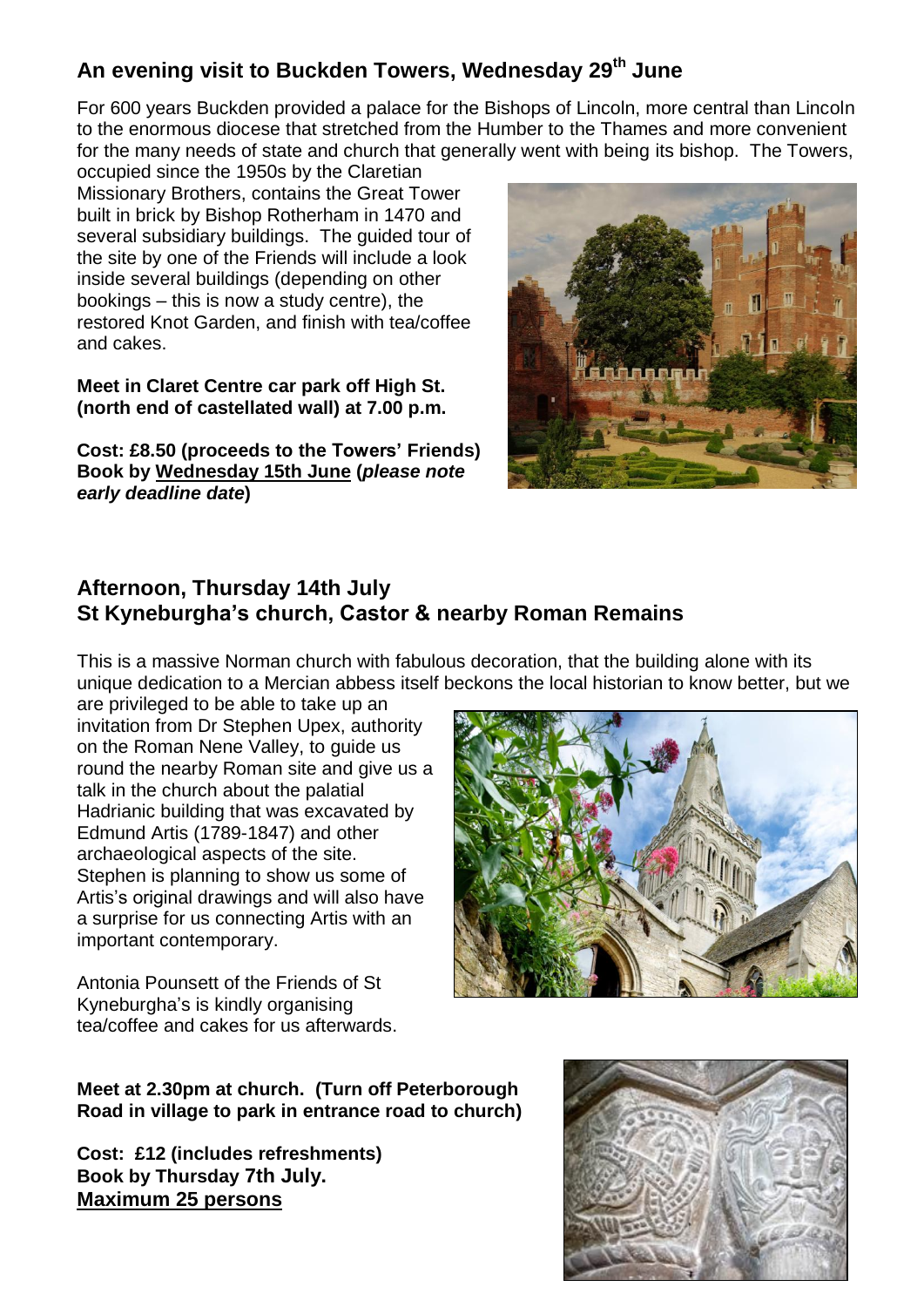## **Full day at Spalding (St Mary and St Nicholas church and Spalding Gentlemen's Society, Monday 8th August**

We begin at the magnificent late medieval church, enlarged repeatedly in 14<sup>th</sup>-15<sup>th</sup> centuries, remarkable for the number of aisles and monuments, as well as for its Victorian stained glass. The monuments include those to the Johnson family, prime among them Maurice, founder in 1710 of the country's oldest antiquarian society outside London. The vicar or his assistant will show us round. After lunch (own arrangements) we reconvene at SGS in Broad Street, ten minutes' walk away, at 2.00 p.m. for a guided visit to what retains its Enlightenment feel as a cabinet of curiosities. But what a cabinet it is!

*Please note the first floor is difficult to access – please ask if this is a concern.*

**Meet at church, 11.30 a.m. There is** *Pay & Display* **car park in The Vista (approach road to church). We are not arranging refreshments for this visit, but early arrivers especially** 

**might note that the café in Ayscoughfee Gardens near the church and there are many places for lunch in the town centre. The station is also not far away, so a train excursion may be an attractive option.**

**Cost: £12.00 Book by Sunday 31st July.**



# **Afternoon: Ely Stained Glass Museum & Cathedral, Wednesday 14th September**

Members who attended Dr Allen's talk in April will know what treasures the Museum has and how it tells the story of the craft from before the Conquest to the 21<sup>st</sup> century. Here then is the chance to take up her invitation to a guided visit. Please note however that the Museum is in the triforium, up a spiral staircase of 40 steps. Afterwards we have a guided tour of the cathedral, mindful that whilst many will have visited the cathedral on occasion, they may have missed much in this magnificent building which an expert guide can point out.

Members with energy wanting to make full day of it may like to visit the newly-refurbished Ely Museum or consult records in Cambridgeshire Archives (relocated to Ely in 2019) in the morning or simply potter round a charming fenland town.

#### **Own or public transport. Best car park is probably Barton Road.**

**Meet outside West Door of the Cathedral at 1.15 p.m. Cost: £12.00, or Cathedral tour only (at 3.00 p.m.) £8.00. Book by Wednesday 31st August. Please note early deadline. Maximum 30 persons**



## **Excursion Notes**

- Booking is essential. Preferably, use the accompanying form and pay in advance by cheque. Otherwise, email David Smith [info@huntslhs.org.uk](mailto:info@huntslhs.org.uk) or phone 01480-350127 and have correct money ready to pay on the day.
- Note especially the 'Book By' deadline. Early booking is helpful. However do telephone if you are able to come at the last minute. Where possible we will accept you. Any late bookings for Buckden visit to Philip Saunders on 01954-25021.